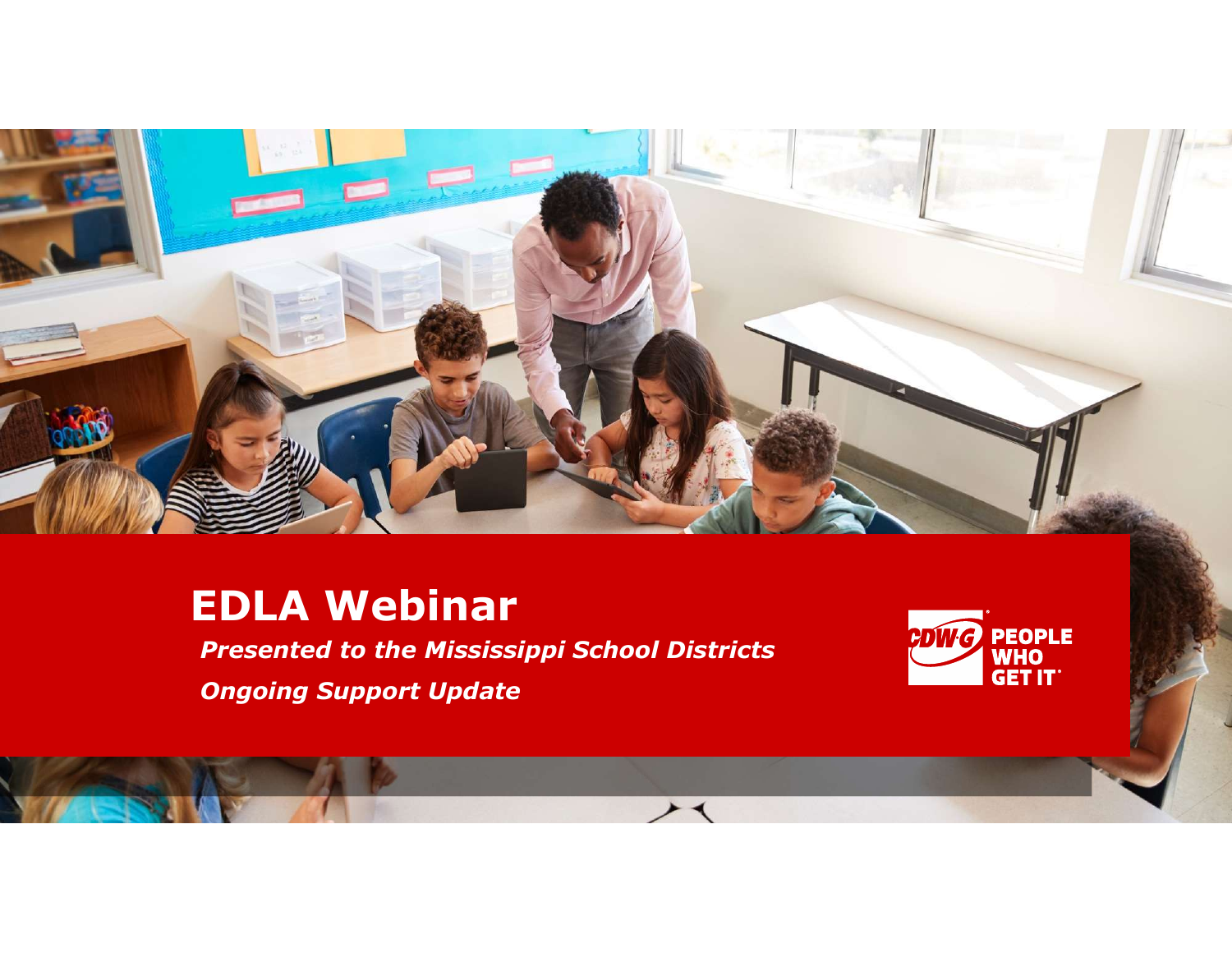# AGENDA

#### • Introductions/Overview

- Presenters
- **Christian Anderson CDW Program Manager<br>• Christian Anderson CDW Program Manager<br>• Clarke Manley TIG<br>• Ethan Brown TIG NDA**<br>
ductions/Overview<br>
resenters<br>
• Christian Anderson – CDW Program Manager<br>
• Clarke Manley – TIG<br>
• Ethan Brown – TIG<br>
• Than Brown – TIG<br>
• TIG<br>
• Than Brown – TIG **CONTRANSISED AND AND AND AND AND AND ANNOUNT CONTRANSIST CONTRANSIST CONTRANSIST AND A SERVER AND A SERVER AND A SERVER AND A SERVER AND A SERVER AND A SERVER AND THE CONTRANSIST OF A SERVER AND A SERVER AND A SERVER AND** 
	-
	-
- Program Update
	- Overview
		- Year 1
		- Challenges & Improvements
	- **Metrics**
	- Tempest
- Q & A

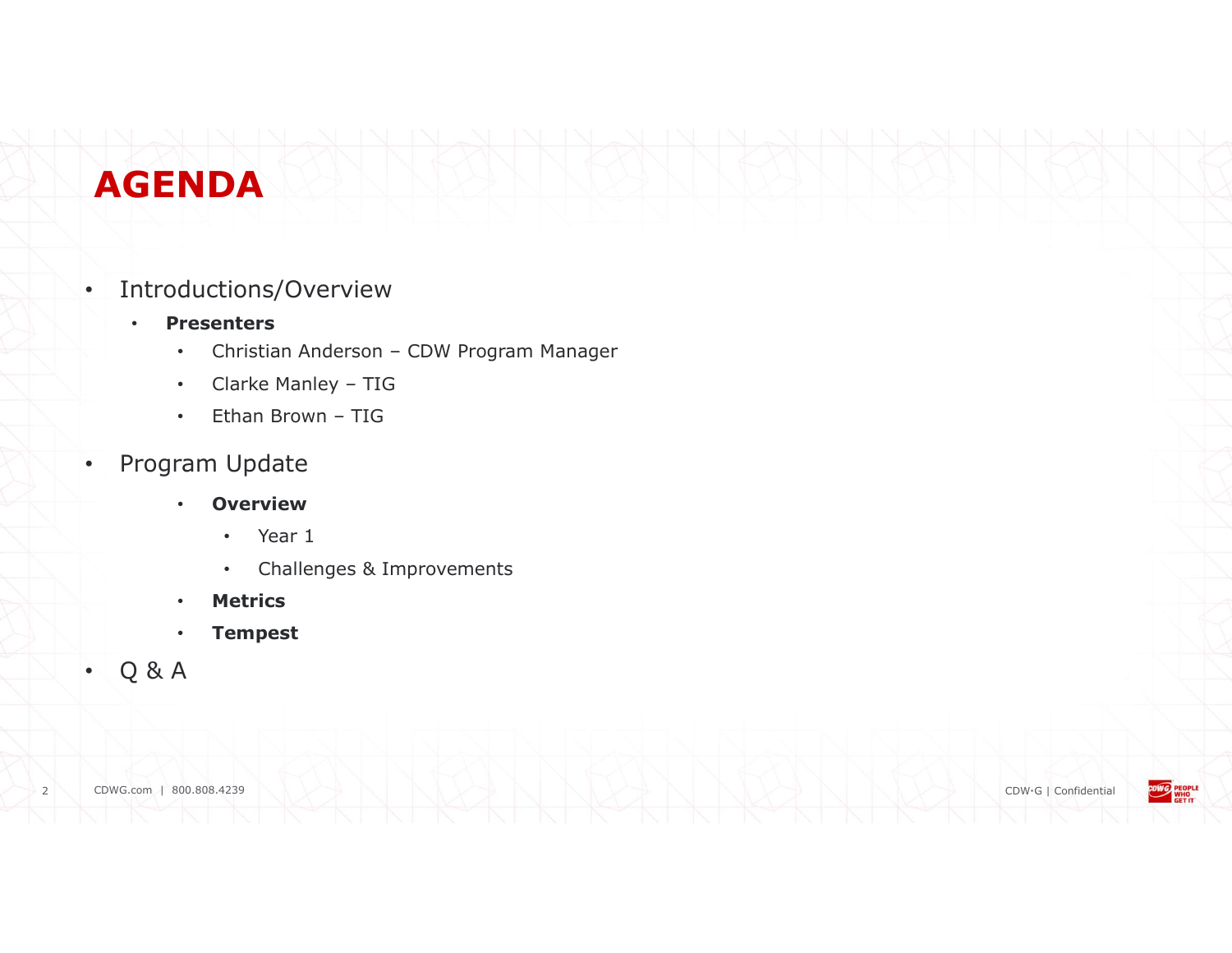# KEY CONTACTS

#### $-TIG$

- - **Email:** clarke.manley@tig.com
	- Phone: (601) 345-2708 ext. 2947
- <sup>2</sup><br> **EXECUTE:**<br> **CONTACTS**<br>
 Clarke Manley- Senior Account Executive<br>
 Email: <u>clarke manley@tig.com</u><br>
 Phone: (601) 345-2708 ext. 2947<br>
 James Somers Regional Services Manager, Lifecycle Services **Example 2014**<br> **CONTACTS**<br>
- Clarke Manley- Senior Account Executive<br>
- Regional Services (601) 345-2708 ext.<br>
- Phone: (601) 345-2708 ext.<br>
- James Somers – Regional Services Manager, Lifecycle Services<br>
- Email: <u>James </u> **EXECONTACTS**<br> **CONTACTS**<br>
- Clarke Manley-Senior Account Executive<br>
- Fmail: darke manley@tig.com<br>
- Phone: (601) 345-2708 ext. 2947<br>
- James Somers – Regional Services Manager, Lifecycle Services<br>
- Email: <u>iames somers@</u> **EXAMPLE CONTACTS**<br>
For Clarke Manley-Senior Account Executive<br>
Fhone: (601) 345-2708 ext. 2947<br> **Phone: (601) 345-2708 ext. 2949**<br> **Phone: (601) 345-2708 ext. 2949**<br> **Phone: (601) 345-2708 ext. 2949**<br> **Phone: (601) 345-27** IG<br>
- Clarke Manley-Senior Account Executive<br>
- Email: <u>clarke.manley@tiq.com</u><br>
- Phone: (601) 345-2708 ext. 2947<br>
- James Somers – Regional Services Manager, Lifecycle Services<br>
- Email: <u>james.somers@tiq.com</u><br>
- Dohe: (6
	- **Email: james.somers@tig.com**
	- Phone: (601) 345-2708 ext. 2949
- - **Email:** joshua.turnage@tig.com
	- Phone: (601) 345-2708 ext. 2981
- CDW and the control of the control of the control of the control of the control of the control of the control of the control of the control of the control of the control of the control of the control of the control of t
	- -
	- -

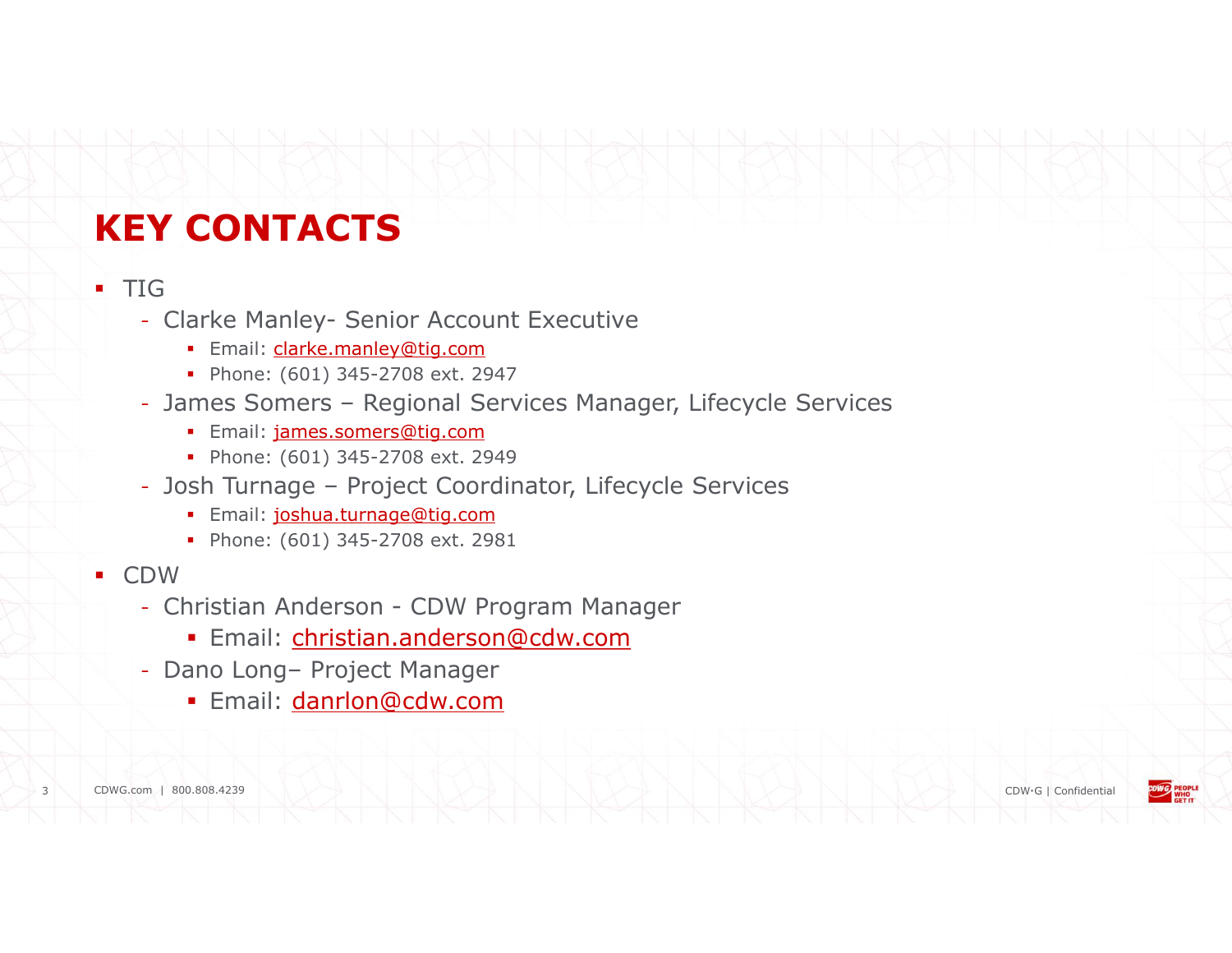# SUPPORT MAILBOXES

- 
- 

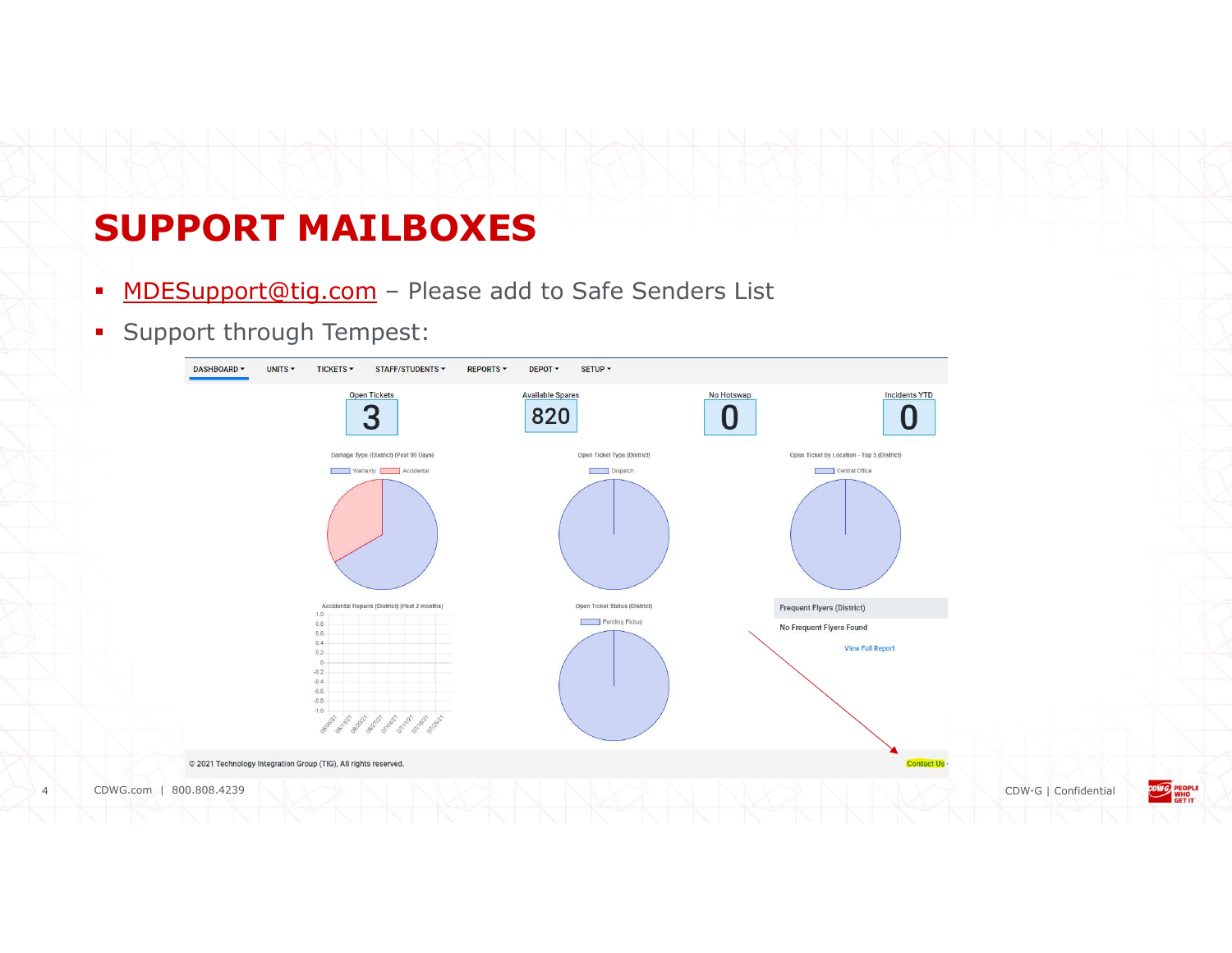# **EDLA PROGRAM UPDATE**<br> **EDLA PROGRAM UPDATE**<br> **PEAR 1**<br> **Repair Routes- Drop off & Pickups<br>
Five (5) Dedicated Trucks<br>
• Every District Once Per Week<br>
• Centralized location EDLA PROGRAM UPDATE**<br> **FEAR 1**<br> **SEAR 1**<br> **SEAR 1**<br> **ENGES UPP ON THE SEAR PROGRAM UPDATE**<br> **FEAR 1**<br> **ENGES UPP OF THE SEAR PROGRAM**<br> **ENGES UPP OF THE SEARCE MORE CONSERVER CONSERVER CONSERVER CONSIDER PROM**<br> **EXAMPLE S** EDLA PROGRAM UPDATE YEAR 1

#### 278,000 Devices Deployed

- Five (5) Dedicated Trucks
- **Every District Once Per Week**
- **Centralized location**
- 

#### **Spares Pool**

- Each District allocated 3% of total install base
- 94% of spares delivered to date
- 456 devices still need to be delivered to 49 districts
	- **Global Hardware Shortage**
- Deploying additional units with Full Support
	- Districts have purchased additional units with the same service & support levels
	- Adding pre-existing inventory to Tempest
		- 81,718 devices have been added to date

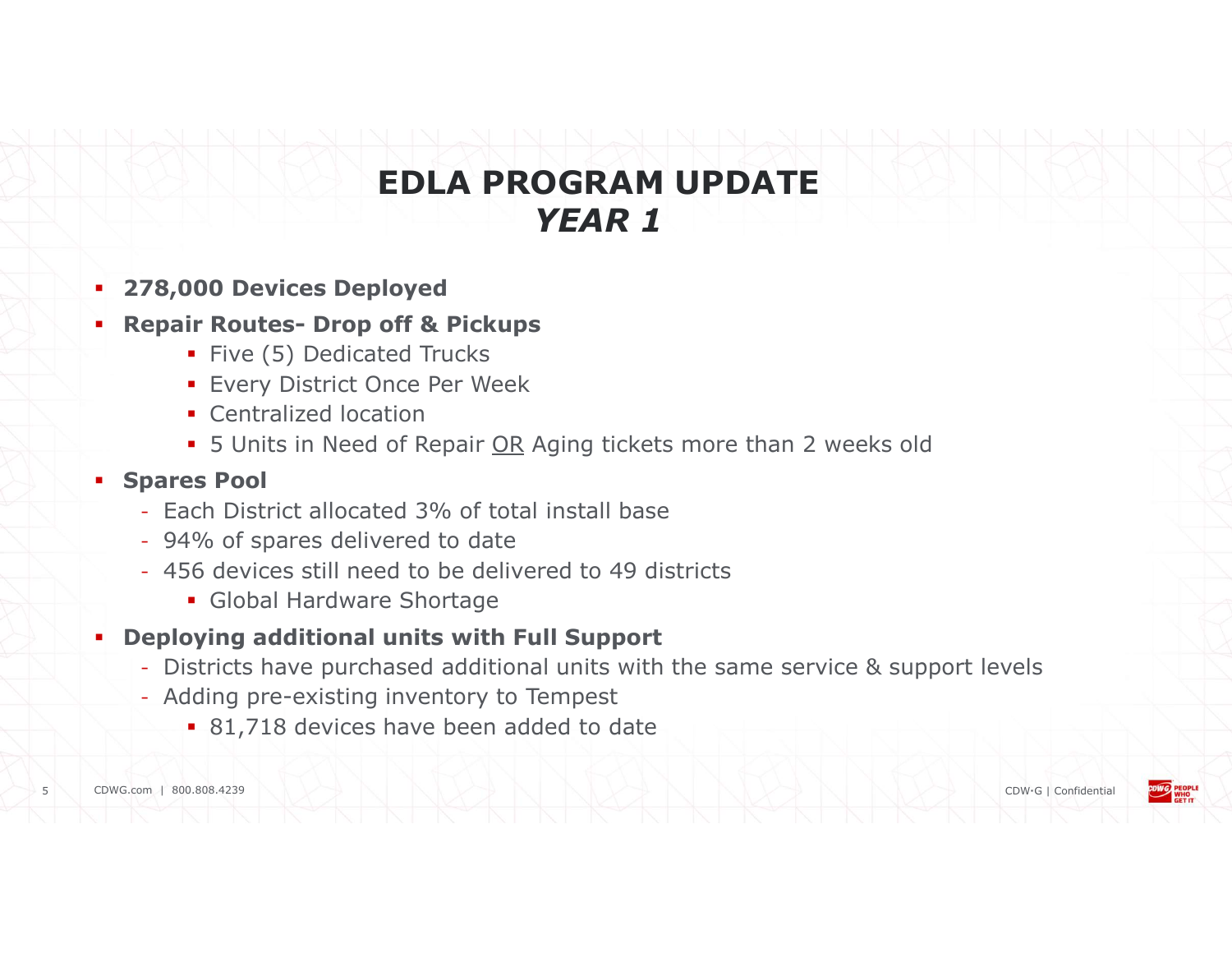# EDLA PROGRAM UPDATE CHALLENGES & IMPROVEMENTS

#### Global Parts Constraints

- Increase on-hand parts stock
- More Parts = Faster Turn-around
- As units get older, repairs will increase, parts availability will decrease

#### Whole Unit Replacements

- Parts cost exceeds new device cost
- 429 devices so far

#### Route Improvements

- Open tickets in Tempest
- Have devices available

#### **Additional Reporting & Metrics**

- Tempest
- Tracking Trends

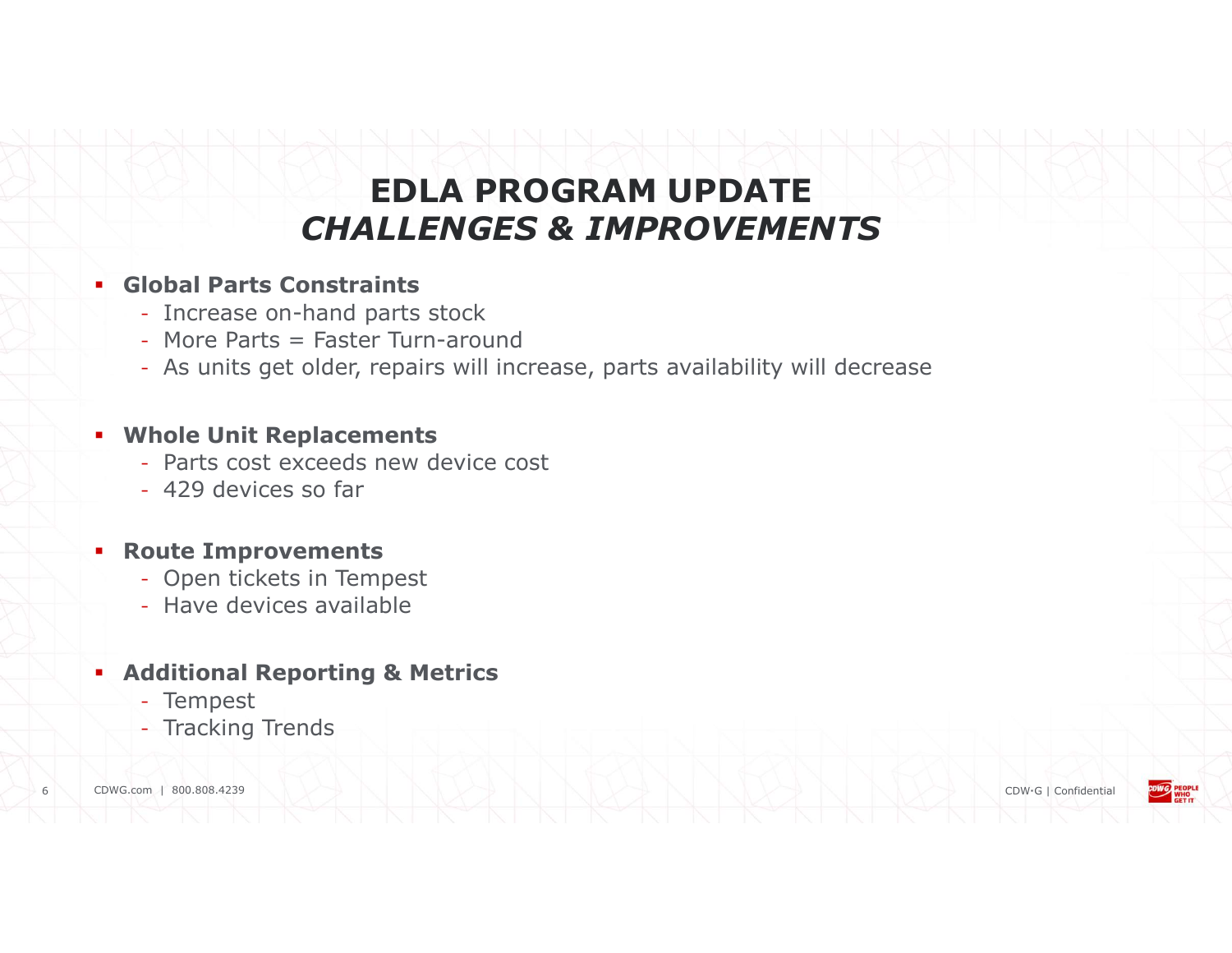## EDLA PROGRAM UPDATE **METRICS**









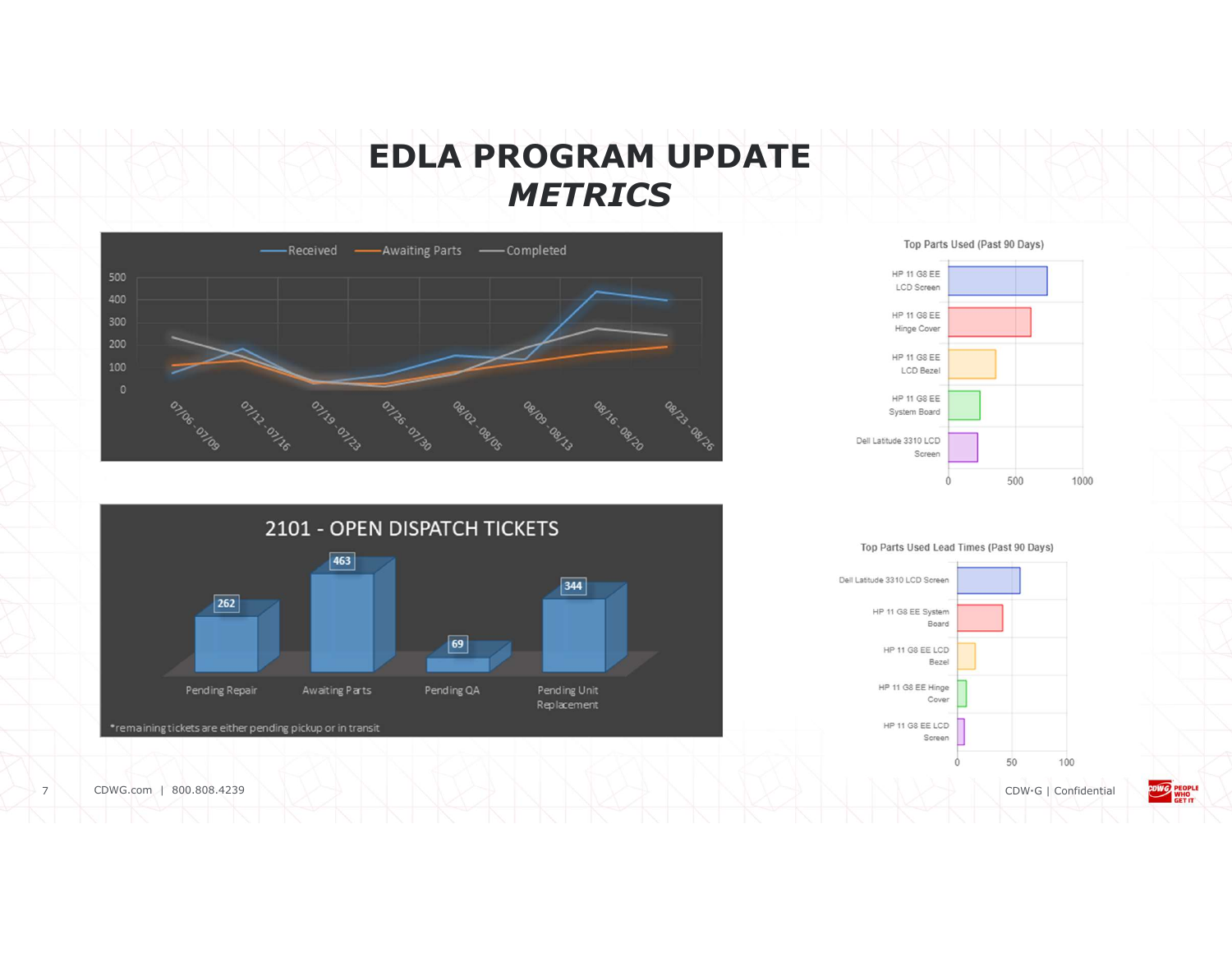# **TEMPEST**

management capabilities

DASHROARD -

- Tempest application provides ease of asset management from the beginning of the lifecycle of each device
- All data is stored and available to the School District
- Success we've seen is the elimination of multiple Programs and spreadsheets used by IT staff



|                                                                                                                     | - Provides real-time reporting and<br>management capabilities | idental Repairs (District) (Past 2 months |                                               |              |                                                                                                                                  |                               | Open Ticket Status (District | Frequent Flyers (District)<br>Tickets        |                |                      |                         |                            |
|---------------------------------------------------------------------------------------------------------------------|---------------------------------------------------------------|-------------------------------------------|-----------------------------------------------|--------------|----------------------------------------------------------------------------------------------------------------------------------|-------------------------------|------------------------------|----------------------------------------------|----------------|----------------------|-------------------------|----------------------------|
| - Tempest application provides<br>ease of asset management from<br>the beginning of the lifecycle of<br>each device |                                                               |                                           | outer as the party and a meeting of an or and |              | Pending Pickup Pending Repair<br>Repair In Progress<br>Waiting For Parts<br>Whole Unit Replacement<br>Pending Delivery [ ] Other |                               | <b>Jew Full Report</b>       |                                              |                |                      |                         |                            |
|                                                                                                                     |                                                               | <b>Students Enrolled</b>                  | No Hotswap<br><b>Assigned to Student</b>      |              | <b>Assigned to Staff</b>                                                                                                         | Assigned to<br>Cart/Classroom | <b>Available Spares</b>      | <b>Under Repair Stolen / Lost / Inactive</b> |                | <b>Admin Hole</b>    | <b>Pending WUR</b>      | <b>Total</b>               |
|                                                                                                                     | - All data is stored and available<br>to the School District  | 513                                       |                                               | 263          | 41                                                                                                                               |                               | 238                          | $\Delta$                                     |                |                      | $\Omega$                | 547                        |
|                                                                                                                     |                                                               | 352                                       |                                               | 268          | $\Omega$                                                                                                                         |                               | 79                           |                                              |                |                      | $\Omega$                | 348                        |
|                                                                                                                     |                                                               | 385                                       |                                               | 362          | 30                                                                                                                               |                               | 36                           | $\overline{2}$                               |                |                      | $\Omega$                | 430                        |
|                                                                                                                     |                                                               | 530                                       | $\mathbf{0}$                                  | 342          | 31                                                                                                                               |                               | 51                           | $\overline{3}$                               |                |                      | $\mathbf{0}$            | 427                        |
|                                                                                                                     |                                                               | 428<br>318                                | $\Omega$                                      | 309<br>250   | 33<br>23                                                                                                                         |                               | 47<br>39                     | $\Omega$                                     |                |                      | $\mathbf{1}$<br>$\circ$ | 394<br>312                 |
|                                                                                                                     |                                                               | 370                                       | $\overline{2}$                                | 35           | 25                                                                                                                               |                               | 349                          |                                              |                |                      | $\overline{2}$          | 415                        |
|                                                                                                                     |                                                               | 446                                       |                                               | 330          | 37                                                                                                                               |                               | 85                           |                                              |                |                      | $\Omega$                | 456                        |
|                                                                                                                     | - Success we've seen is the                                   | 449                                       |                                               | 390          | 32                                                                                                                               |                               | 21                           |                                              |                |                      |                         | 445                        |
|                                                                                                                     | elimination of multiple Programs                              | 296                                       | $\overline{1}$                                | 215          | 24                                                                                                                               |                               | 74                           | $\Omega$                                     |                |                      |                         | 314                        |
|                                                                                                                     | and spreadsheets used by IT                                   | $\overline{1}$                            |                                               | $\Omega$     | 25                                                                                                                               | $\Omega$                      | 186                          | $\Omega$                                     |                |                      |                         | 212                        |
|                                                                                                                     |                                                               | 517                                       |                                               | 365          | 21                                                                                                                               |                               | 56                           | 12                                           |                |                      |                         | 455                        |
|                                                                                                                     | staff                                                         | 675                                       |                                               | 377          | 40                                                                                                                               |                               | 134                          |                                              |                |                      | $\mathbf{0}$            | 552                        |
|                                                                                                                     |                                                               | $\overline{0}$                            | $\Omega$                                      | $\mathbf{0}$ | 16                                                                                                                               | $\overline{0}$                | 43                           | $\mathbf{0}$                                 | $\overline{0}$ |                      | $\mathbf{0}$            | 59                         |
|                                                                                                                     |                                                               | 1125                                      |                                               | 722          | 65                                                                                                                               |                               | 30                           |                                              |                |                      | $\theta$                | 821                        |
| 8                                                                                                                   | CDWG.com   800.808.4239                                       | 1663                                      | $\overline{c}$                                | 1095         | 102                                                                                                                              |                               | 14                           |                                              |                | CDW·G   Confidential |                         | 1223<br><b>CDWG</b><br>WHO |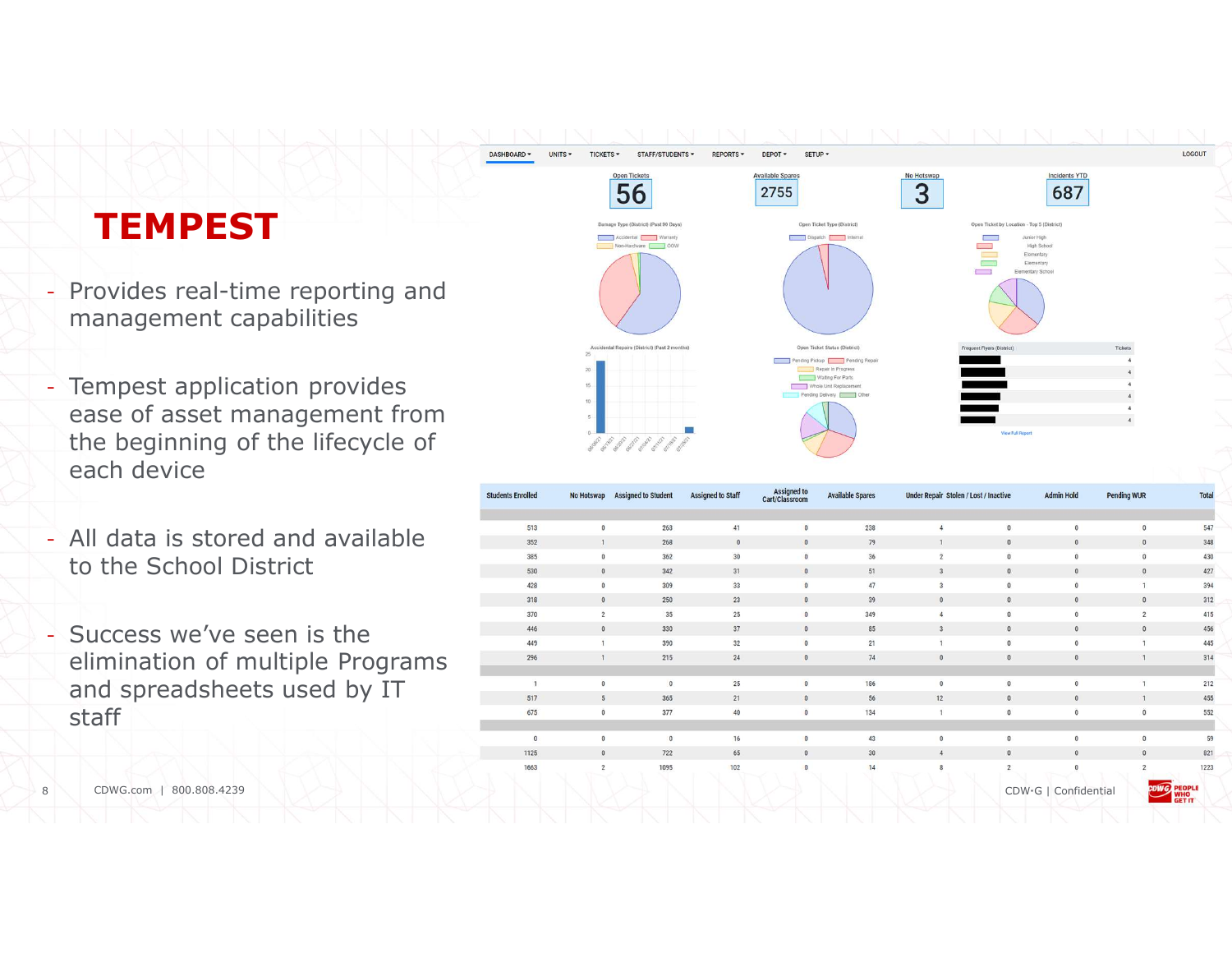# TEMPEST TICKET CREATION

| DASHBOARD -<br>UNITS -<br>TICKETS -<br>STAFF/STUDENTS -                                                                                                                    | REPORTS -<br>DEPOT -<br>SETUP -                 | LOGOUT       |
|----------------------------------------------------------------------------------------------------------------------------------------------------------------------------|-------------------------------------------------|--------------|
| Inquiry<br><b>Unit Information</b><br>Add<br>Asset Number:<br>Manage<br><b>Serial Number:</b><br><b>Asset Transfer</b><br><b>Assigned To:</b><br><b>Ticket Information</b> | 11300<br>5CD0356XKD<br><b>Elementary School</b> |              |
| Location:                                                                                                                                                                  | Central Office                                  | $\checkmark$ |
| What is wrong with the unit:                                                                                                                                               |                                                 |              |
|                                                                                                                                                                            |                                                 |              |
| How did the damage occur:                                                                                                                                                  | 3500 characters remaining                       |              |
|                                                                                                                                                                            | 2000 characters remaining                       |              |
| Damage Type:                                                                                                                                                               |                                                 | $\checkmark$ |
| <b>Request Depot Service:</b><br><b>Request CRU:</b>                                                                                                                       | Yes                                             | $\checkmark$ |
| Comments:                                                                                                                                                                  |                                                 |              |
|                                                                                                                                                                            |                                                 |              |
|                                                                                                                                                                            | 3500 characters remaining                       |              |
|                                                                                                                                                                            | <b>Submit Ticket</b><br>Cancel                  |              |

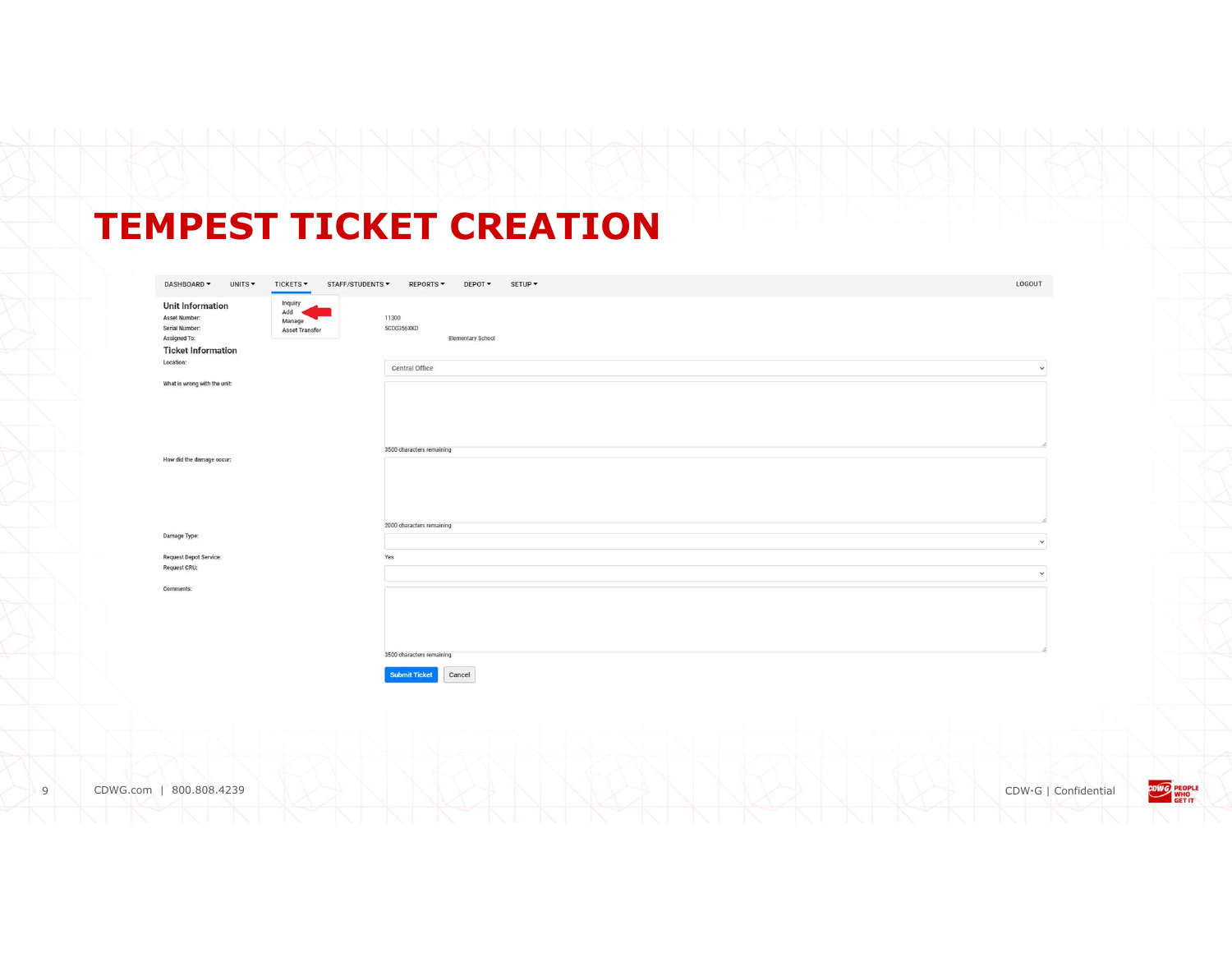

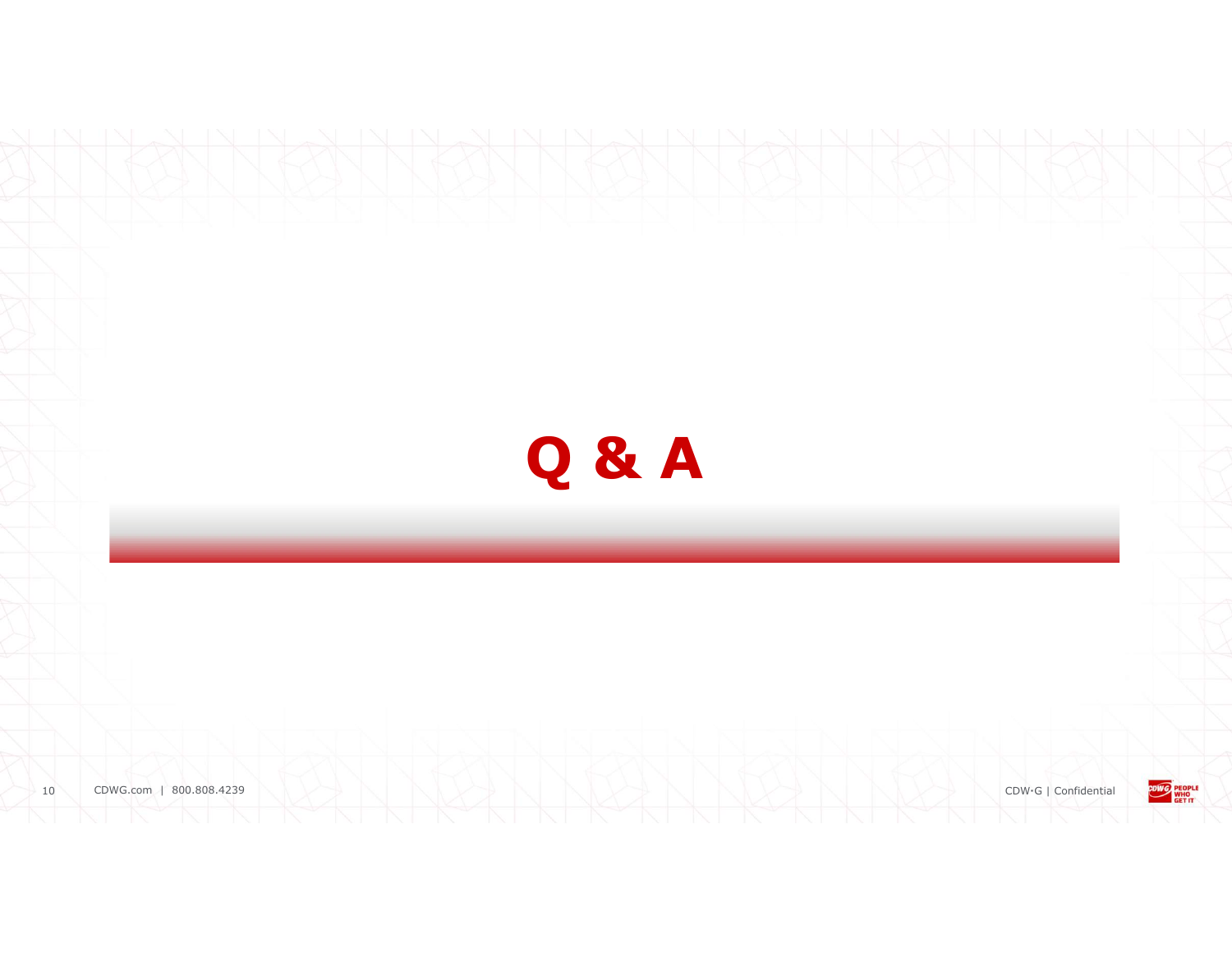#### EDLA PROGRAM UPDATE WHAT WE DID

- Deployed over 278,000 Devices
- Built out a 45,000 square foot support facility
- **Fleet of Vehicles for Dedicated Support**
- All in less than 3 months